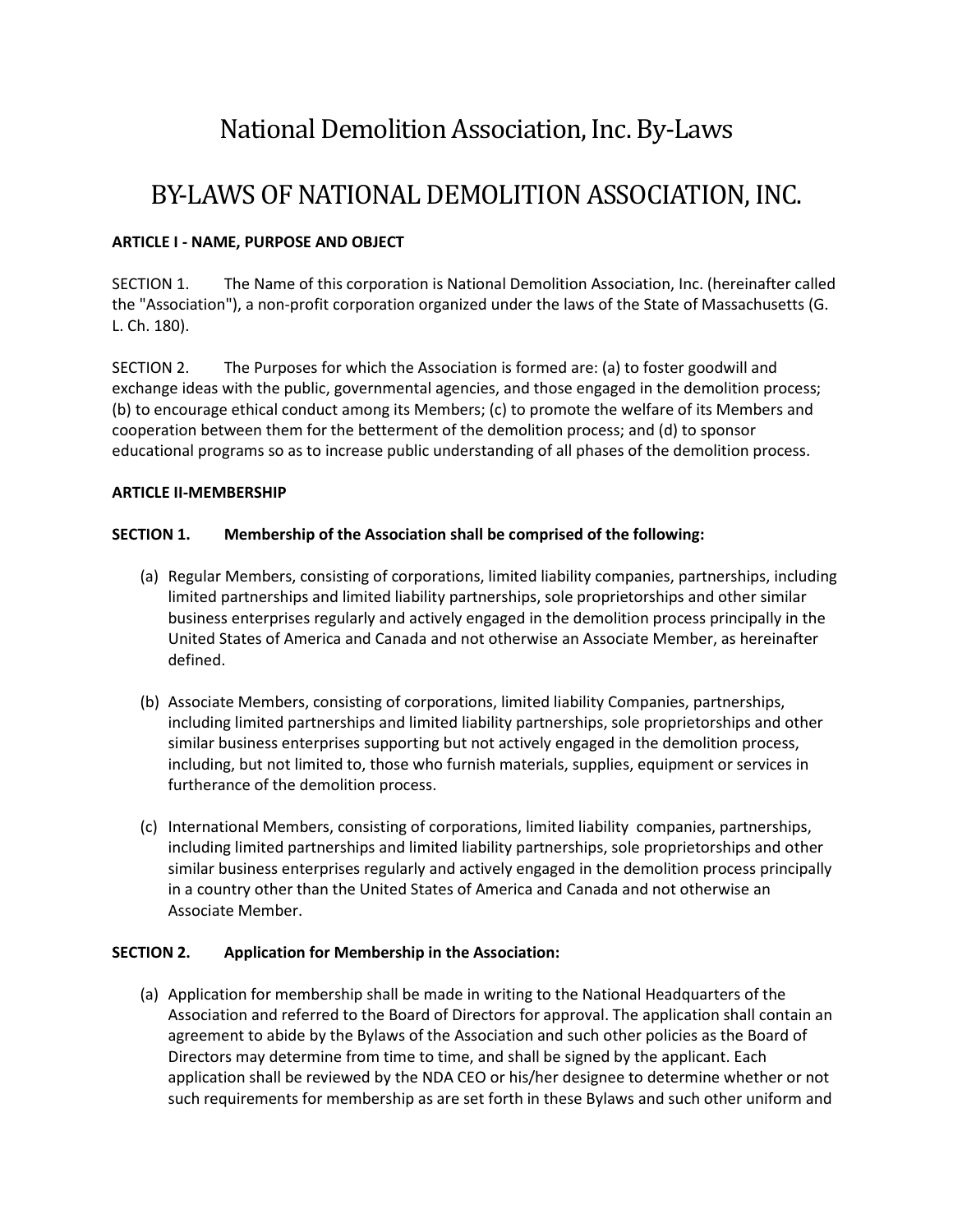reasonable requirements as may be established by the Board of Directors from time to time are satisfied. Upon determining that such requirements have been satisfied the NDA CEO or his/her designee shall accept that applicant into membership; provided, that at each meeting of the Board of Directors, a list of all applicants so accepted since the preceding meeting of the Board of Directors shall be submitted for confirmation by the Board of Directors. Pending such meeting of the Board of Directors, applicants so accepted by the NDA CEO or his/her designee shall have the full status of Regular, Associate or International Members, as the case may be. The term "Members", as used herein, shall include Regular, Associate and International Members.

#### **SECTION 3. Suspension, Termination, Resignation and Reinstatement of Membership.**

- (a) Suspension of Membership in the Association shall occur upon Nonpayment of dues or assessments, providing any of the same is one (1) month in arrears after the start of the fiscal year. Such suspension shall be lifted if all arrearages are paid within fifteen days after notice of any delinquency is given in writing by the Treasurer of the Association, or the CEO, or their designee, and if such payment is not paid then such membership shall terminate.
- (b) The Board of Directors may also terminate the membership of any Member where it finds that the Member is no longer actively involved in the demolition process as provided in Section 1 of this Article.
- (c) The Board of Directors may also terminate the membership of any Member if, in the opinion of the Board, a Member's conduct or action has been, is or may become prejudicial or detrimental to the Association, its purposes, or objects, or that the Member is not in compliance with such uniform and reasonable requirements for membership as may be established from time to time.
- (d) The Board may, in its sole and absolute discretion, require the Member to appear before it and show cause why the member should not be expelled, and after such appearance and hearing (or if the Member shall fail to appear), the Board, by a vote of two-thirds of the Directors present at the meeting, shall have the power to expel the Member. Such expelled Member shall have the right to appeal such expulsion at the next Annual Meeting of Members of the Association upon giving a written notice of intention to do so to the Secretary at the National Headquarters of the Association not less than thirty(30) days prior to such Annual Meeting.
- (e) Termination of or expulsion from membership hereunder shall not release such Member from the obligation of paying all dues or assessments owing or levied to the end of the period of membership.
- (f) When any Member has ceased to be a member of the Association for any cause, the Board of Directors may reinstate such former member to membership in accordance with such rules and regulations as may be adopted by the Board of Directors from time to time.
- (g) The Board of Directors may delay or otherwise vary the automatic suspension, termination and/or reinstatement provisions as provided herein.
- (h) A Member may resign from the Association by giving notice to the CEO or his/her designee. Such resignation shall not relieve the resigning member from liability for all dues and other financial obligations to the Association for the period up to the effective date of resignation.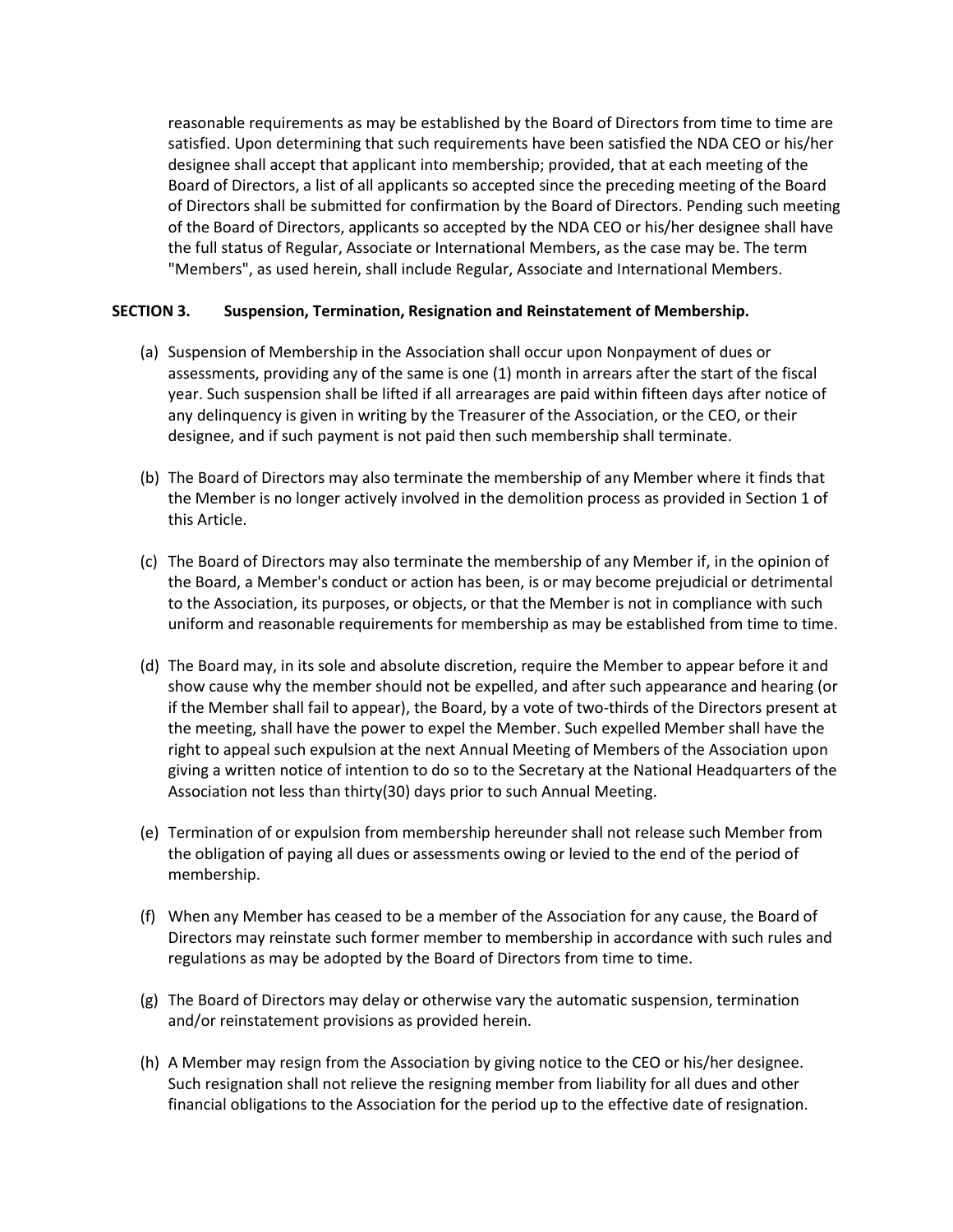(i) Termination of the membership of a Member for any reason shall not entitle the Member to the return of any fees or dues paid by such Member.

#### **ARTICLE III - BOARD OF DIRECTORS**

#### SECTION 1.

(a) The Board of Directors shall consist of not less than fifteen (15) nor more than twenty (20) members (with the exact number of Directors to be set from time to time by the Board of Directors), which number shall include all officers of the Association.

Each Director shall be an officer or employee of a Regular Member (except for the Associate Director position as set forth below). The Board shall be classified into three classes, each consisting of approximately 1/3 of the Directors. Elections for the class of open Director seats will occur at the Annual Meeting of Members. No decrease in the number of directors shall shorten the term of any incumbent director. In the absence of the Board of Directors setting the number of directors, the number shall be 20.

(b) One Director position shall be reserved for an Associate member in good standing of the Association. This position shall be the Associate Director Position and shall have the same voting and other rights as the Regular Directors.

For the purposes of this Section 1, no Regular Member can have more than one (1) officer or employee elected to the Board of Directors. The position of Director shall be vested in the person and not in the Member.

SECTION 2. Should a vacancy occur in the Board of Directors through death, resignation or other cause, the Board may select an eligible person to fill the unexpired term of the directorship, which has become vacant, except that the death of an immediate past President shall not be deemed to create any vacancy in the Board of Directors.

The occurrence of any of the following circumstances shall be deemed to constitute the resignation of the affected Director:

a) if such Director is an officer or employee of a Regular Member or Associate Member: (i) the termination of the membership in the Association of the employer of the Director; and/or (ii) the termination (whether voluntary or involuntary and for whatever reason) of the Director's employment by the Regular Member or Associate Member by whom the Director was employed at the time of his election as a Director. Notwithstanding the foregoing, in the event that a Director, who is either an officer or employee of a Regular Member or Associate Member, is terminated (whether voluntarily, involuntarily or for whatever reasons) from the employment of such Regular Member or Associate Member but such Director is immediately employed by either another Regular Member or Associate Member, including if such new employer immediately applies to join the Association as a Regular Member or Associate Member, such occurrence shall not be deemed to constitute a resignation under this Section 2.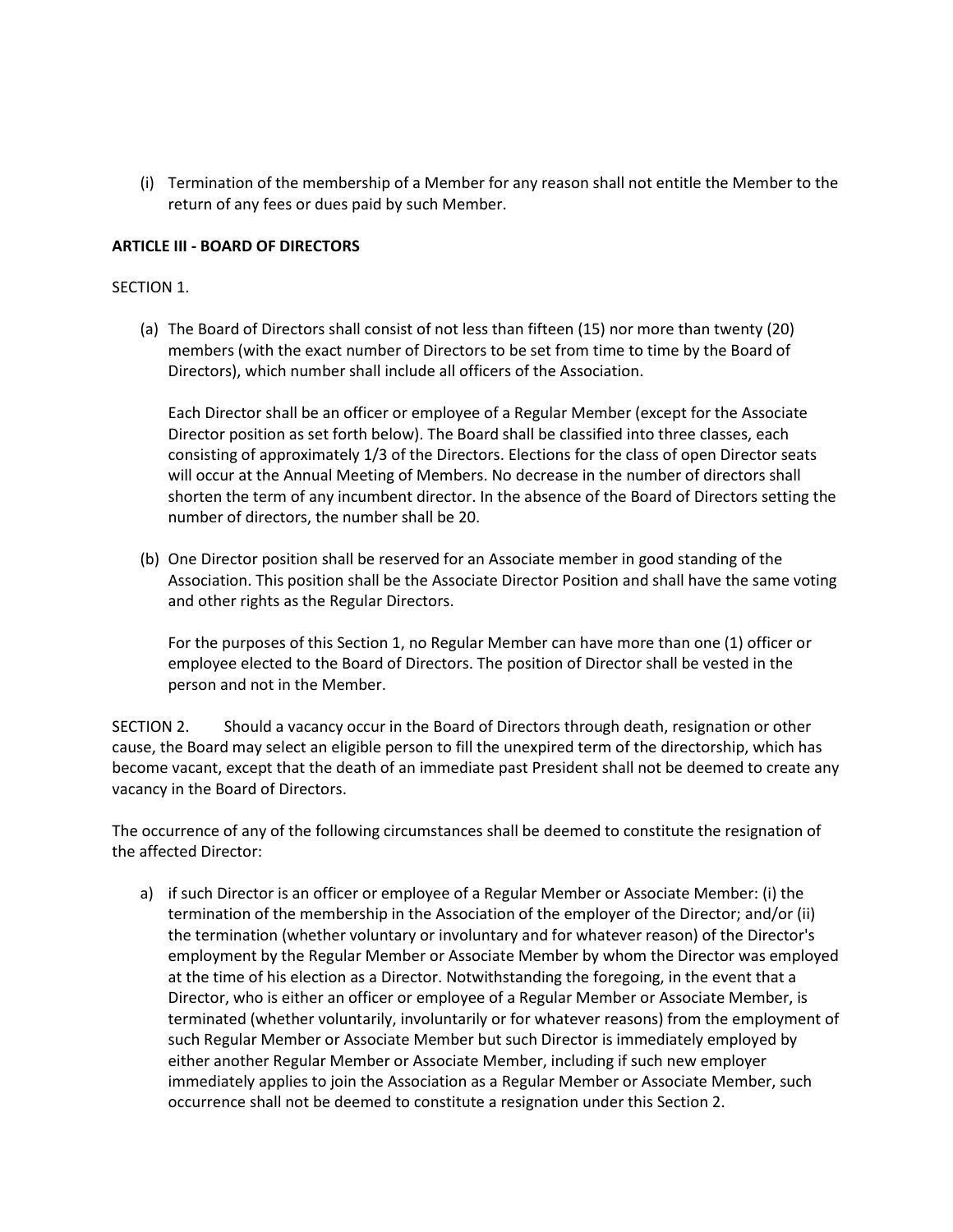b) It is expected that Directors shall attend all scheduled meetings of the Board. If a Director is not able to attend a meeting, he must submit a written letter explaining his/her absence to the President for submission to the Board for review during the meeting in question. If a Director is not able to attend two (2) Board meetings, it is expected he or she shall submit their resignation to the Board. The Board reserves the right to remove a Director for (2) absences or for any other reason in its discretion.

SECTION 3. A quorum at any meeting of the Board of Directors shall consist of a majority of the whole Board, and, except as otherwise provided herein, the affirmative vote of at least a majority of those present shall be necessary for the adoption of any matter voted upon by the Board. Each director shall have one (1) vote.

SECTION 4. The Annual Meeting of the Board of Directors shall be held annually preferably during the Convention each year or at another time and place agreed upon by the Board.

In addition to its Annual Meeting, the Board may meet at any other time and place at the call of the President or of five (5) Directors. Written notice of the place, day and hour of all meetings of the Board shall be transmitted by the CEO to the Directors. Such notice may be given personally, by mail or by a form of electronic transmission; provided, however, that (a) when such notice is transmitted by mail, such notice shall be sent at least fifteen (15) days prior to the meeting, and (b) when such notice is given personally or by electronic transmission, it shall be at least one (1) day prior to the meeting.

SECTION 6. Term of office for a Board member shall be three consecutive years, and each director shall be eligible to serve up to two (2) consecutive terms. A Director, who has completed two (2) consecutive terms of service and sits out for at least one full year, may again be eligible to serve on the Board so long as he remained in good standing with the organization during his time off the Board.

## SECTION 7: Authority of the Board of Directors

The Board of Directors shall constitute the governing body of this Association. It shall be vested with full power and authority to put into effect the laws, resolutions and decisions of the Association, and shall exercise general supervision over the receipts and disbursements. It shall elect officers, and shall appoint agents or other employees, and shall define their duties and fix their compensation. It shall manage the business and affairs of the Association except as otherwise herein provided.

## **ARTICLE IV-OFFICERS**

SECTION 1. The Officers of the Association shall be a President, a Vice-President, a Secretary, a Treasurer and the immediate past President. No one person may hold more than one office simultaneously. Officers must be an officer or employee of a Regular Member and Elected Directors. Officers shall be elected annually by the Board and will serve a term of (2) years in each position.

SECTION 2. Election of Officers shall take place at the Annual Meeting of the Board of Directors. Officers shall hold office until the next Annual Meeting of the Board of Directors or until their successors are elected and qualified by a vote of the Board of Directors.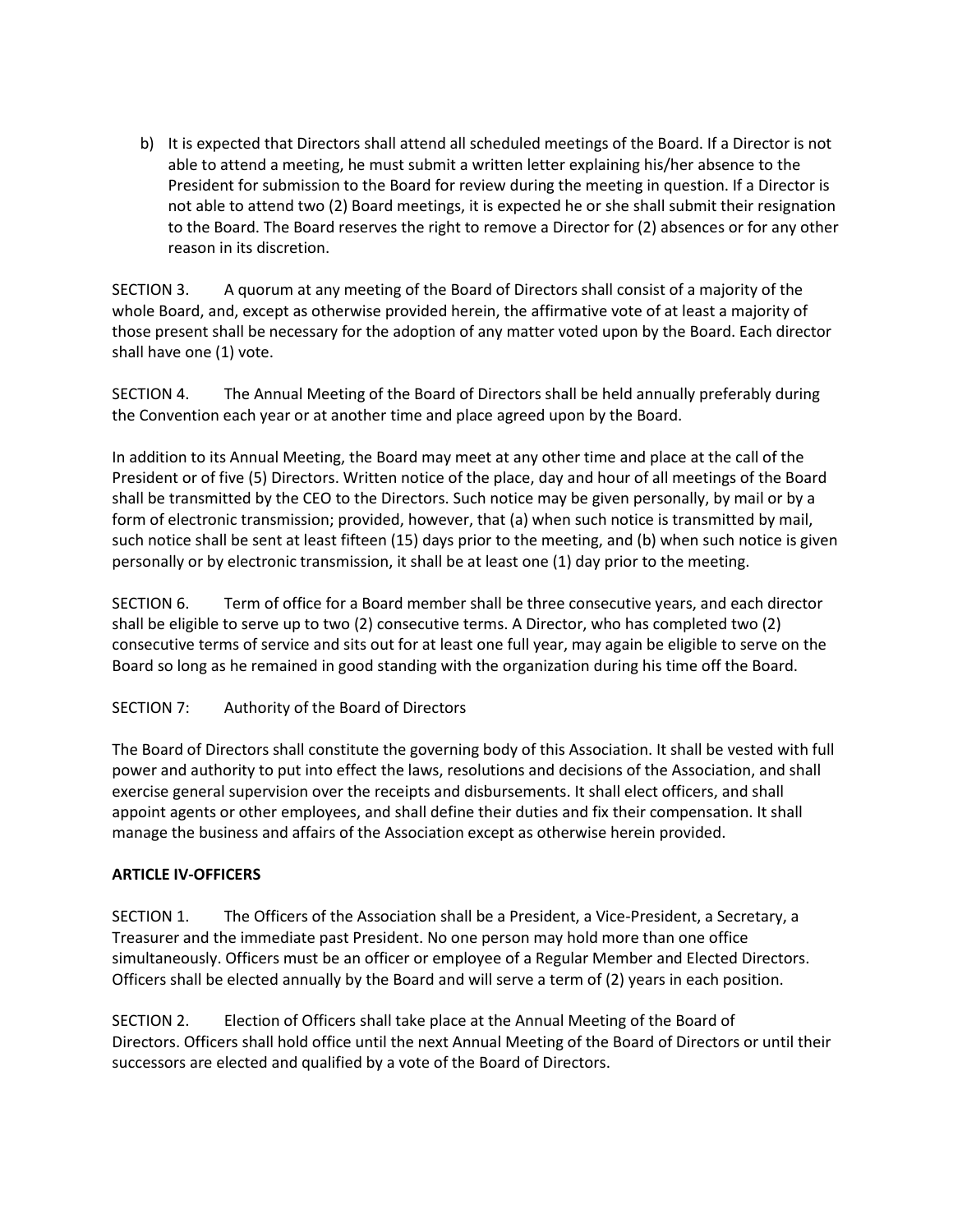SECTION 3. Removal of an Officer shall be accomplished by the vote of two-thirds of the whole Board of Directors whenever in the judgment of the Board the best interests of the Association will be served thereby. Election of an Officer shall not itself create contract rights.

SECTION 4. The President shall be the principal executive officer of the Association and shall in general supervise and control the affairs of the Association. The President shall preside at all meetings of the Members and Board of Directors. The President may sign, with the Secretary or any other proper Officer of the Association thereunto authorized by the Board, records, contracts, notes or other instruments which the Members or Board of Directors has authorized to be executed, and in general shall perform all duties incident to the office of President and such other duties as may be prescribed by the Board from time to time. At the Annual Meeting of the Members and at all such other times as the President may deem appropriate, the President shall communicate to the membership such matters as may, in his or her opinion, merit their attention or tend to promote the prosperity and welfare and increase the usefulness of the Association. The President shall be an ex-officio Member of all Committees.

SECTION 5. The Vice-President shall: (a) perform the duties and have the powers of the President during the absence or incapacity of the President and (b) have and perform such other duties of his office as may be assigned to him from time to time by the Board of Directors.

SECTION 6. The Secretary, or his or her designee, shall (a) record attendance at the meetings of Members and of the Board of Directors and shall keep a record of the proceedings at such meetings; (b) see that all notices are duly given; (c) be custodian of the corporate records and seal of the Association and see that the seal is affixed to all documents requiring the same; (d) keep a register of the post office addresses of Members and Directors; (e) in general perform all duties incident to the office of Secretary and such other duties as from time to time may be assigned to him by the President or Board of Directors. In the absence or disability of the Secretary, the Board of Directors may designate a Director to act in his or her place.

SECTION 7. The Treasurer shall be elected from the membership of the Board of Directors and shall, or shall cause his or her designee to, receive and have the custody of all moneys and securities belonging to the Association, under the direction of the Board of Directors. The Treasurer, or his or her designee, shall keep full and accurate accounts and shall make reports to the President, and Board of Directors and the Executive Committee relating to the affairs of his office as often and in such manner as they require

SECTION 6: The CEO shall, under the authority and direction of the Board of Directors and the President have all the general powers and duties to execute the Association's daily management and administration. The CEO shall serve as an ex-officio non-voting member of the Board of Directors and shall have such other duties for this office as the Board of Directors may from time to time determine. The CEO shall attend all meetings of the Board of Directors and the Executive Committee. The CEO shall serve as the chief administrative officer of the Association, shall have general management of the administrative personnel of the Association, pursuant to the policies established by the Board of Directors and shall be subject to the direction of the President.

The Board of Directors may appoint, under a contract for services, a professional associationmanagement company ("PAMC") to perform the duties of the CEO. In such case, the appointed PAMC shall exercise all of the powers and discharge all of the duties of the CEO as provided in these Bylaws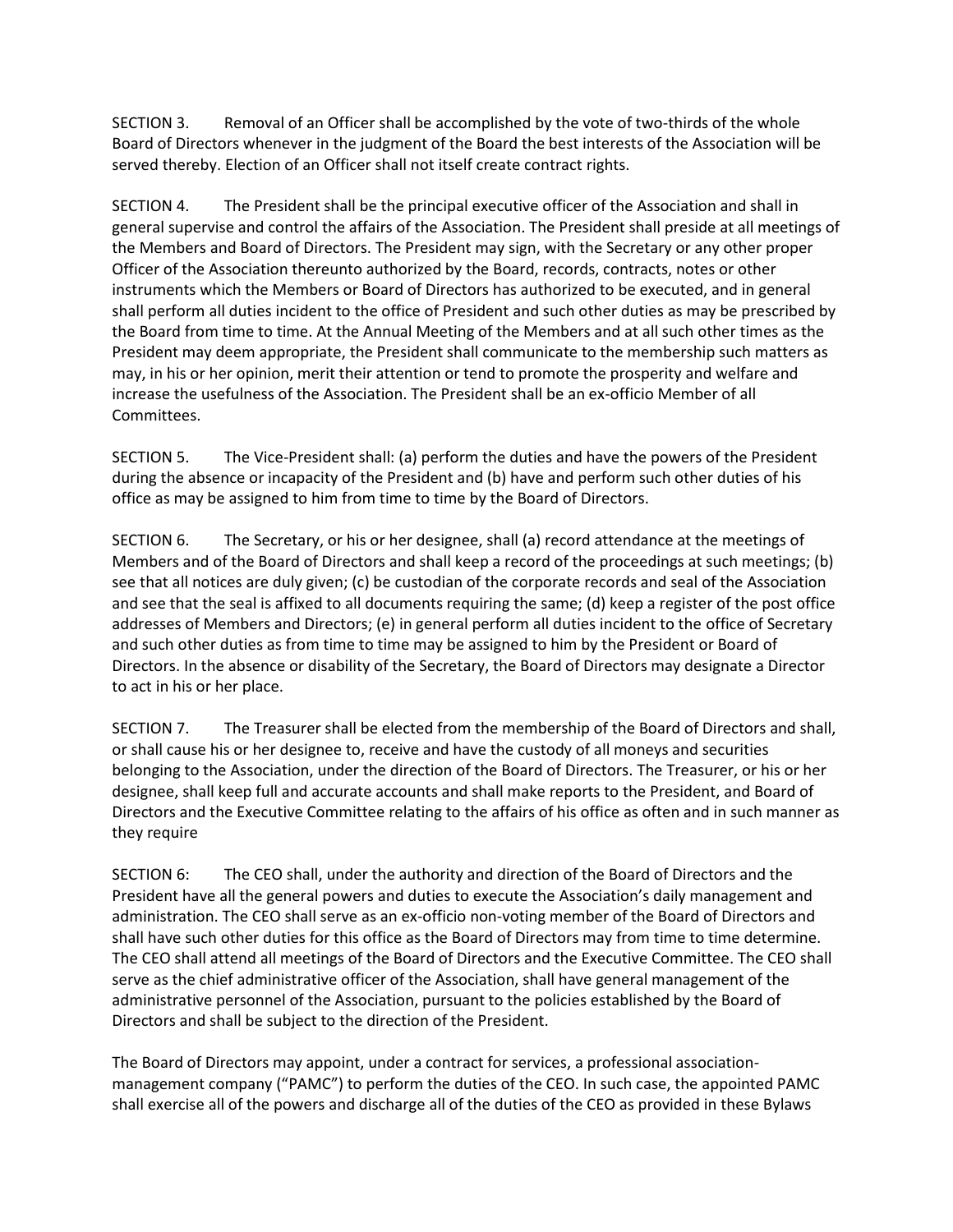(along with any such other duties assigned by the Board of Directors) under the direction of the Board of Directors. The PAMC shall be an independent contractor. The appointment of a PAMC shall not create an employment relationship, partnership, joint venture, or an agency relationship (except to the limited extent that the Board of Directors may delegate certain responsibilities or authority to the PAMC) with the Association.

SECTION 8. The immediate past President shall have such duties as are assigned by the President. In the absence or disability of the immediate past President, the position shall remain vacant.

SECTION 9: All Officers serve at the pleasure of the Board. In the event of the death, permanent disability, resignation or removal of the President, the Vice President shall automatically accede to the office of President and shall hold said office for the remainder of the unexpired term. Upon the vacancy being filled by the Vice President, the Board shall vote on whether or not the Vice President would fill the vacant term and/or complete his/her full term of President. Should a vacancy occur in the positon of Vice President or Secretary, the remaining officers shall accede to the next level and the position of Treasurer shall be open and subject to election by the Board of Directors. The Leadership Committee shall nominate one or more candidates to fill the vacancy. The Board of Directors shall vote on the slate and the newly elected Officer shall serve for the unexpired term of the office filled. The filling of an unexpired term shall not constitute the serving of a full term with respect to the prohibition restricting an Officer from serving more than one (1) consecutive full term.

## **ARTICLE V - MEETINGS OF MEMBERS**

SECTION 1. The Annual Meeting of Members of the Association shall be held annually preferably during the annual convention or at another date and time approved by the Board. .

SECTION 2. Written notice of the place, day and hour of the Annual Meeting of Members may be given personally, by mail or by a form of electronic transmission and by posting a notice of such meeting on the official Association website. Notice of the Annual Meeting of Members shall be transmitted at least ten (10) days and not more than forty (40) days prior to the meeting.

SECTION 3. Special Meetings of Members of the Association may be called by the President or the Board of Directors, or at the request of fifteen percent (15%) of the Regular Members. Written notice of the place, day, hour and purpose of the Special Meeting of Members may be given personally, by mail or by a form of electronic transmission and by posting a notice of such meeting on the official Association website. Notice of a Special Meeting of Members shall be transmitted at least ten (10) days and not more than forty (40) days prior to the meeting.

SECTION 4. A Quorum at any meeting of the Members shall consist of one percent (1%) of the Regular Members, and the favorable vote of at least a majority of the Regular Members present shall be necessary for the adoption of any matter voted upon by the Regular Members (unless otherwise provided elsewhere herein). It is the duty of the Secretary to verify to the President that a quorum (including proxies) is present.

SECTION 5. Only Regular Members shall have the right to vote; Associate and International Members shall have no right to vote. Each Regular Member shall have one (1) vote.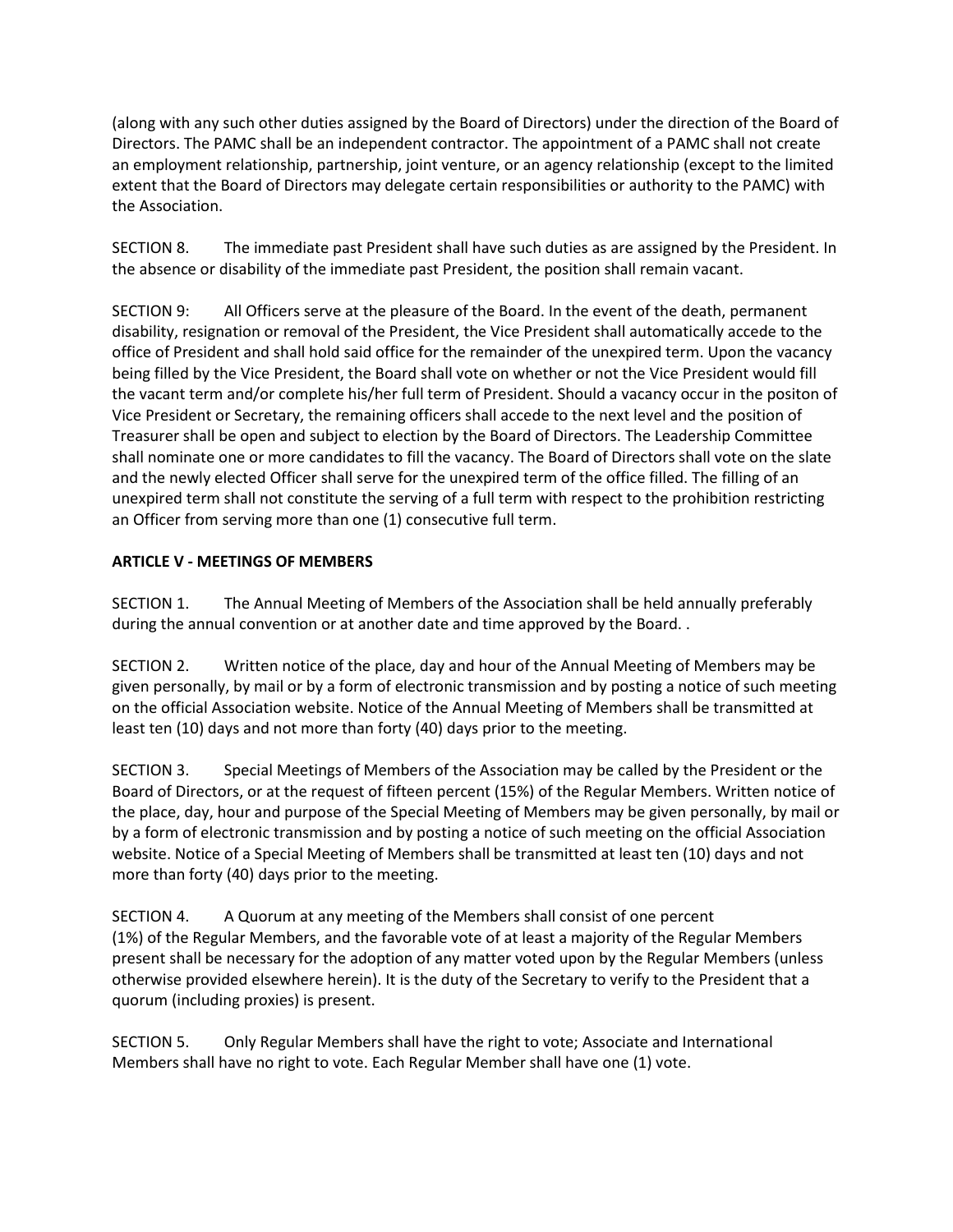SECTION 6. A Representative of each Member shall be designated by such Member to represent the Member. Such designation shall be in writing and delivered to the Association at or prior to any meeting of the Members. Any Member may attend a Meeting of Members by proxy. At all meetings of Members, a Regular Member may vote by proxy in the manner set forth at Section 7, below. All proxies shall be filed with the Secretary of the Association before or at the time of the meeting. No proxy dated more than six months before the meeting named therein shall be valid and no proxy shall be valid after the final adjournment of such meeting. The person designated as proxy by a Member must be of the same class of membership as the Member designating him.

SECTION 7. Without limiting the manner in which a Regular Member may authorize another Regular Member to act for him or her as proxy, the following methods constitute a valid means by which a Regular Member may grant authority to another Regular Member to act as proxy: (a) the execution of a writing authorizing another Regular Member to act for the Regular Member as proxy, which may be accomplished by the Regular Member or by an authorized officer, director, employee, or agent signing the writing or causing his or her signature to be affixed to the writing by any reasonable means including, but not limited to, facsimile signature; and (b) by electronic transmission to the Regular Member who will hold the proxy. Any electronic transmission must either set forth or be submitted with information from which it can be determined that the electronic transmission was authorized by the Regular Member.

SECTION 8. A proxy purporting to be executed by or on behalf of a Member shall be deemed valid unless challenged at or prior to its exercise and the burden of proving invalidity shall rest on the challenger.

## **ARTICLE VI – COMMITTEES**

SECTION 1. An Executive Committee may be designated by resolution, adopted by the Board of Directors, which shall consist of the duly elected Officers and the immediate past President, which committee, to the extent provided in such resolution, shall have and exercise the authority of the Board of Directors in the management of the Association; but the designation of such committee and the delegation thereto of authority shall not operate to relieve the Board of Directors; or any individual Director, of any responsibility imposed upon it or him by law.

SECTION 1A. At the annual meeting of the Board of Directors, the Board of Directors shall appoint the Leadership and Development Committee. Committee shall be comprised of (9) members including the current Vice President and the members shall include the Chair of the active, standing Committees of the organization. If the organization reduces the number of Committees in any given year, then the Board shall elect enough At-Large Directors who are not running for executive office or open Board seat to fill the vacancies on this Committee up to (9) members. The Vice President shall serve as the Chair of the Leadership and Development Committee. If a Committee Chair is running for executive office, either the Past Chair or Vice Chair of that Committee shall be a member of the Leadership Committee. No member of the Leadership Committee shall be eligible to be nominated by the Leadership Committee for any Officer or Board position.

The Leadership and Development Committee shall be tasked with recruitment, candidate interviews and slate recommendations for positions of the Board of Directors and open Treasurer Positions. The Committee shall be tasked with the development and distribution of candidate requirements for the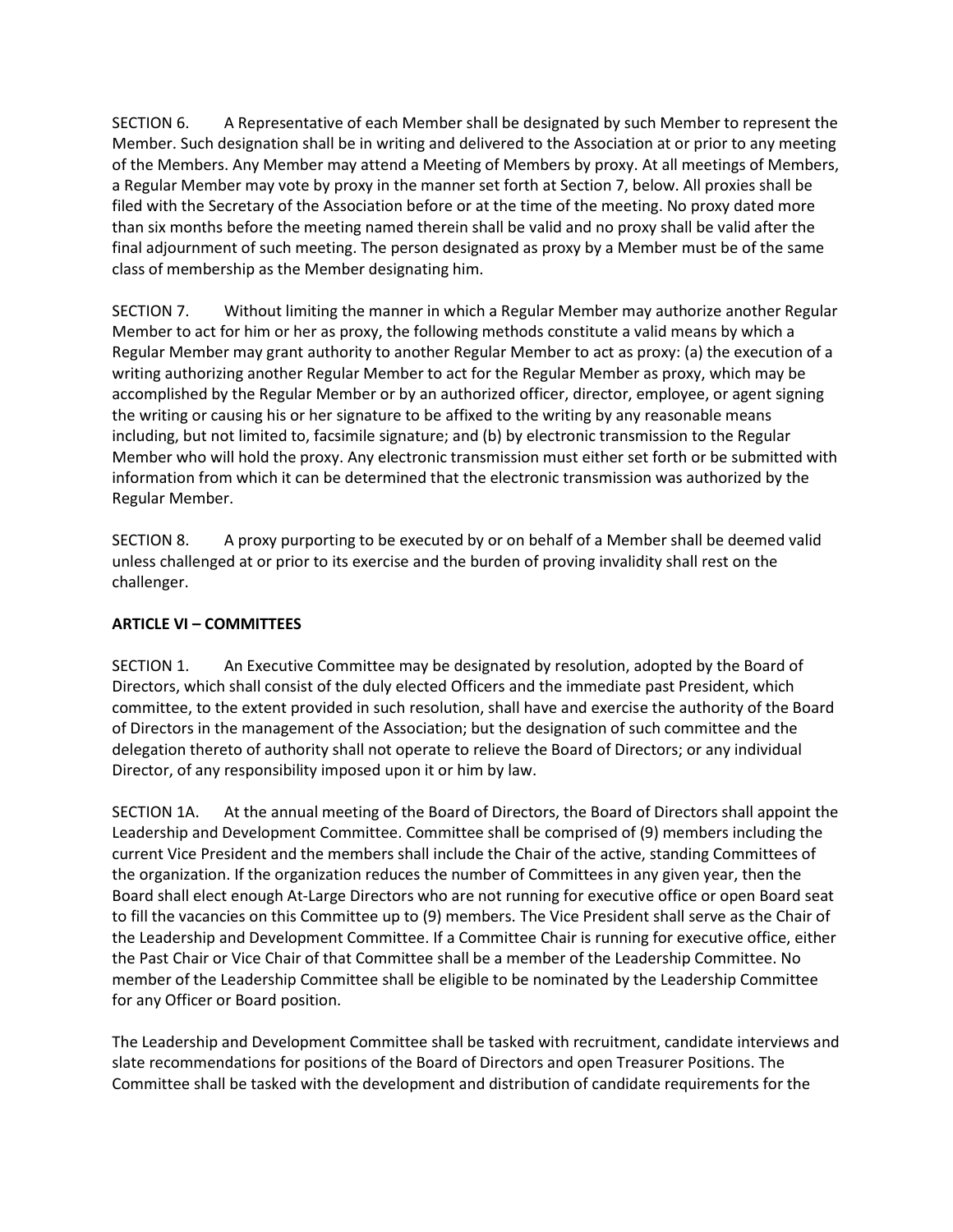position of Director and Treasurer and submit to the Board for approval each election cycle. These requirements shall be the basis for evaluating and vetting candidates.

At the Board of Directors meeting held during Convention, the Committee shall present its Board slate for review and the slate will be presented to the membership for final approval during the Annual Meeting of the Membership during Convention.

The Leadership Committee shall present its slate of a maximum of three (3) nominees for the open treasurer position at the Winter Meeting of the Board of Directors. Candidates are then presented to the board of directors for a vote confirming the Leadership Committee's proposed nominees. Each nominee will be given the opportunity between the Winter Meeting of the Board of Directors and the Annual Meeting of the Board of Directors held at Convention to campaign for the position. Immediately following the Winter Board meeting, the names of those nominated by the Leadership Committee for Treasurer shall be mailed to all voting Directors. The election shall be conducted at the Annual Meeting of the Board of Directors held in conjunction with the Annual Convention. Each nominee will be given a 5-minute slot to appeal to the board prior to a closed vote. Additional nominations for the open treasurer position may be made by any voting Director at the Winter Board meeting and prior to candidates being set.

Elections for Treasurer position shall be conducted by written ballot distributed to voting Directors. The CEO shall act as teller to tally the votes, a majority vote prevails in this election, and shall certify in writing to the Leadership Chair the winning candidate. Unless a tie or the need for a run-off occurs, in which event said tie or run-off shall be performed. If no candidate receives a majority of the votes cast, the candidate with the highest number of votes and the candidate(s) with the second highest number of votes (including tied candidates) will participate in a run-off election until one candidate receives a majority of the votes cast. If a sitting Board member is running for executive office, the Board member shall have a vote but not be part of the candidate review discussion. Upon being elected as an officer at the conclusion of the Annual Meeting of the Board of Directors, the winning candidate shall immediately assume his/her office and be entitled to vote as a member of the Board. Officers shall be elected by a majority of the votes cast by the voting Directors present at the Annual Meeting of the Board of Directors.

SECTION 2. At the annual meeting of the Board of Directors, the Board of Directors shall approve the Finance Committee. The Treasurer shall serve as the Chair of the Finance Committee and include the Vice President, Secretary and two Board members appointed by the Treasurer. The Finance Committee is responsible for developing and reviewing the annual budget and fiscal procedures with staff. The Board must approve the budget. Any major change in the budget must be approved by the Board or the Executive Committee.

Other Committees not having and exercising the authority of the Board of Directors in the management of the Association may be designated by a resolution adopted by the Board of Directors. The Members of each such Committee may be Regular or Associate Members of the Association. The President shall submit his recommendation for Committee Chair and Committee Membership to the Board of Directors for review and approval at the meeting of the Annual Meeting of the Board of Directors held at Convention. During the Annual Meeting of the Board of Directors, the Board shall approve the Committee Chair and Member roster and such terms shall be in effect at the close of the Annual Meeting of the Board of Directors. The Executive Committee shall define the duties and functions of each such Committee.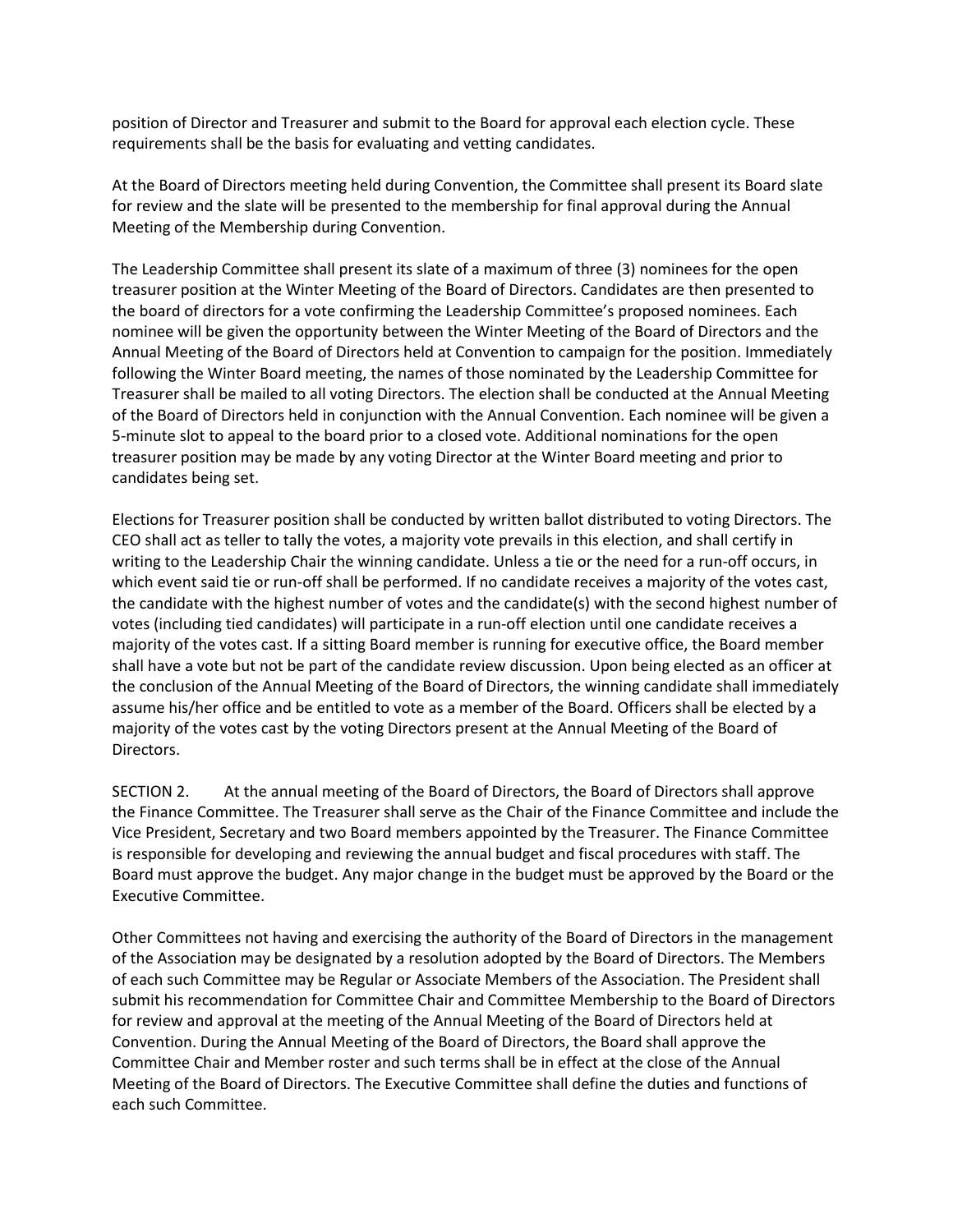SECTION 3. Each Member, where approved in accordance with Section 2, above, of a Committee shall serve until removed by the appointing body or until the Member shall cease to qualify as a member of such committee.

SECTION 4. Vacancies on any committee for any reason may be filled by appointments made in the same manner as provided in the case of the original appointments.

SECTION 5. A Quorum at any meeting of a committee shall consist of a majority of the whole committee unless otherwise provided in the resolution of the Board of Directors designating a committee, and the act of a majority of the members of the committee present at a meeting at which a quorum is present shall be the act of the committee.

SECTION 6. Rules for the government of a committee may be adopted by each committee, which rules shall not be inconsistent with these Bylaws or with any rules, which the Board of Directors may adopt.

#### **ARTICLE VII – CERTIFICATION BOARD**

#### SECTION 1. Establishment and Purpose

Purpose and Authority: The Certification Board of the National Demolition Association (CBN) was formed in 2021 to develop and implement a professional certification program, in support of goals of the National Demolition Association (NDA). While maintaining an effective affiliation with its parent association, the CBN is solely responsible for the voluntary certification program. The CBN serves as an autonomous certifying arm of NDA, in order to protect against undue influence that could compromise the integrity of the certification program.

The Certified Demolition Professional (CDP) [Certification Name to be confirmed during the development process] certification is designed to:

- 1. Establish professional standards for demolition professionals;
- 2. Provide a means for measuring knowledge against a predetermined standard;
- 3. Identify professionals who are knowledgeable in the field of demolition;
- 4. Provide prospective employers with a means to identify qualified candidates who have met a predetermined standard of knowledge;
- 5. Provide the opportunity for professional growth and personal satisfaction; and
- 6. Promote the image and professionalism of the demolition industry.

The CBN holds independent authority in decision-making and is responsible for establishing the standards for certifications and the operating policies of the CBN. All official documents governing the CBN and the certification programs (i.e. charter, operating policies, candidate handbook, etc.) will be accessible by the parent association, certificants, candidates, and the public. All such documents will be reviewed and revised as necessary and at least every two years.

These standards and policies govern every aspect and construction of the overall certification program, to include test content/administration, eligibility qualifications, criteria for maintaining certifications, marketing of the program, application processes, ethics, grievances, fees, funding/spending, manage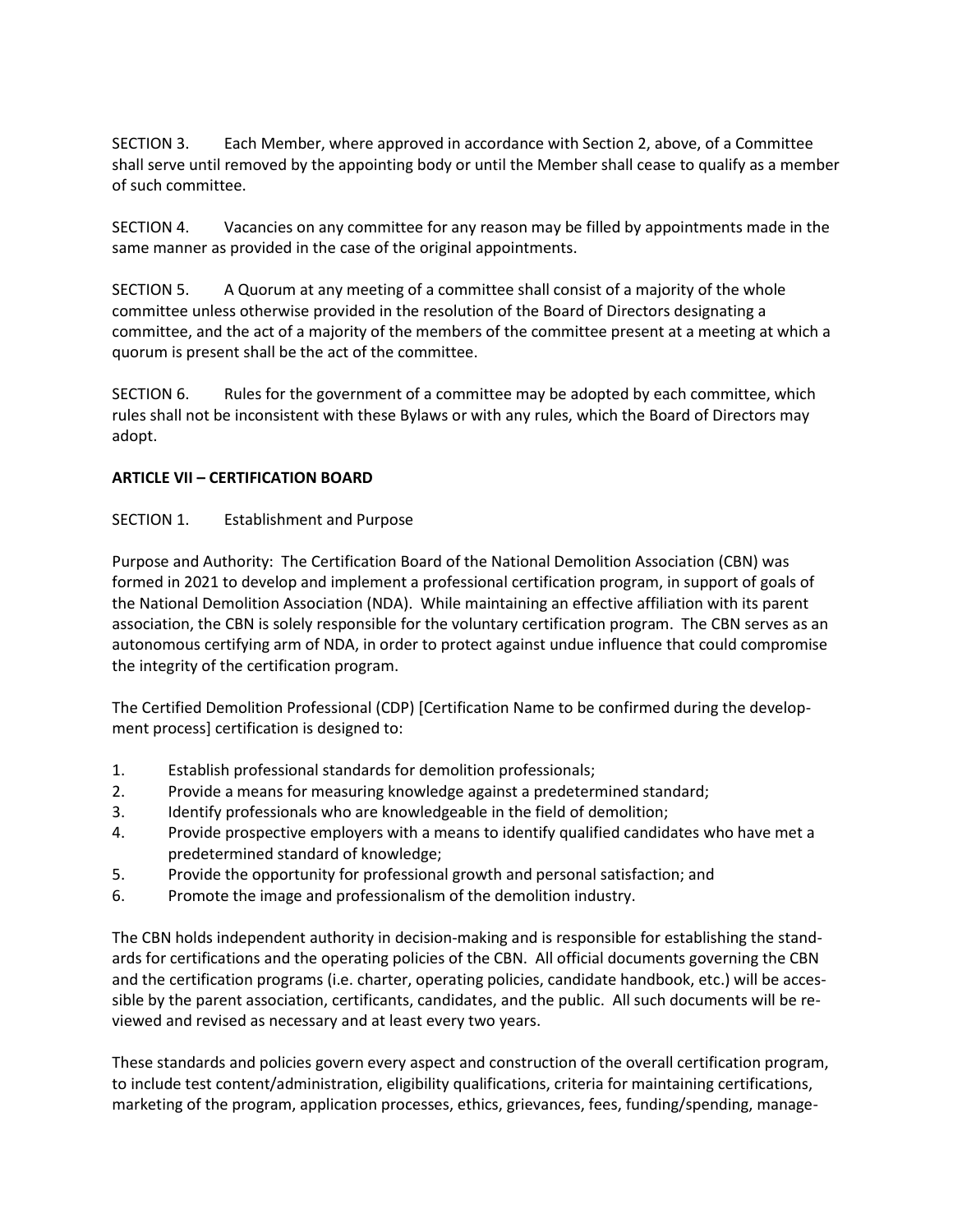ment resources, CBN members' position descriptions, etc. In order to avoid conflicts of interest, the CBN holds no responsibility for or involvement in the development of educational programs related to preparation for certification examinations.

#### SECTION 2. Composition

The CBN shall consist of eight to ten voting members representing the industry, including a Public Member with vote. There will be three officers of the CBN: Chair, Vice Chair and Immediate Past Chair. The CBN Chair, the CBN Vice Chair, and the CBN Immediate Past Chair will serve a two (2) year term. For the first two years of the CBN, there will only be two officers, the Chair and Vice Chair, until there is an Immediate Past Chair to fill the third officer role. The voting members must be active members of NDA. In addition to NDA contracted management representatives, the CBN may ask additional experts in the field to serve in an advisory capacity with voice but without vote. They may include, but not be limited to, representatives from the testing vendor, owners, vendors, etc. as needed.

Terms of membership shall begin at the Annual Meeting of the Members at the NDA Annual Convention. Terms shall be staggered to assure continuity of the program. The voting members of the CBN, except the Public Member, shall be members of the NDA and all members must receive endorsement of their CBN membership from their employer(s). Members may not hold voting positions on the NDA Board of Directors. Current members of CBN may run for a position on the NDA Board while in their final year of their term as a member of CBN, but must immediately resign their term if elected. Upon appointment to the CBN, members are required to sign conflict of interest/disclosure/confidentiality statements which shall remain in effect throughout the term. Further qualifications, terms and vacancies will be addressed in CBN policies and position descriptions.

A quorum is defined as a majority of voting members of the CBN.

Current CBN members may not teach or participate in the development of any type of educational program for demolition professionals related to exam content.

Following the end of Certification Board of NDA membership or committee assignment, former CBN and committee members may not teach or participate in the development of any type of educational program for demolition professionals related to exam content until such time as another JTA/exam development process has been completed, but no less than three years following completion of the member's term.

## SECTION 3. Finances

NDA shall act as the fiscal agent for the NDA CBN. The NDA CBN shall prepare a budget annually for approval by the NDA Board of Directors. NDA shall provide the Council with an annual audited report reflecting the financial activity of the certification program.

#### **ARTICLE VIII - FISCAL YEAR, DUES, ASSETS**

SECTION 1. The fiscal year of the Association shall commence on the 1st day of July of each year and end on the 30th day of the following June.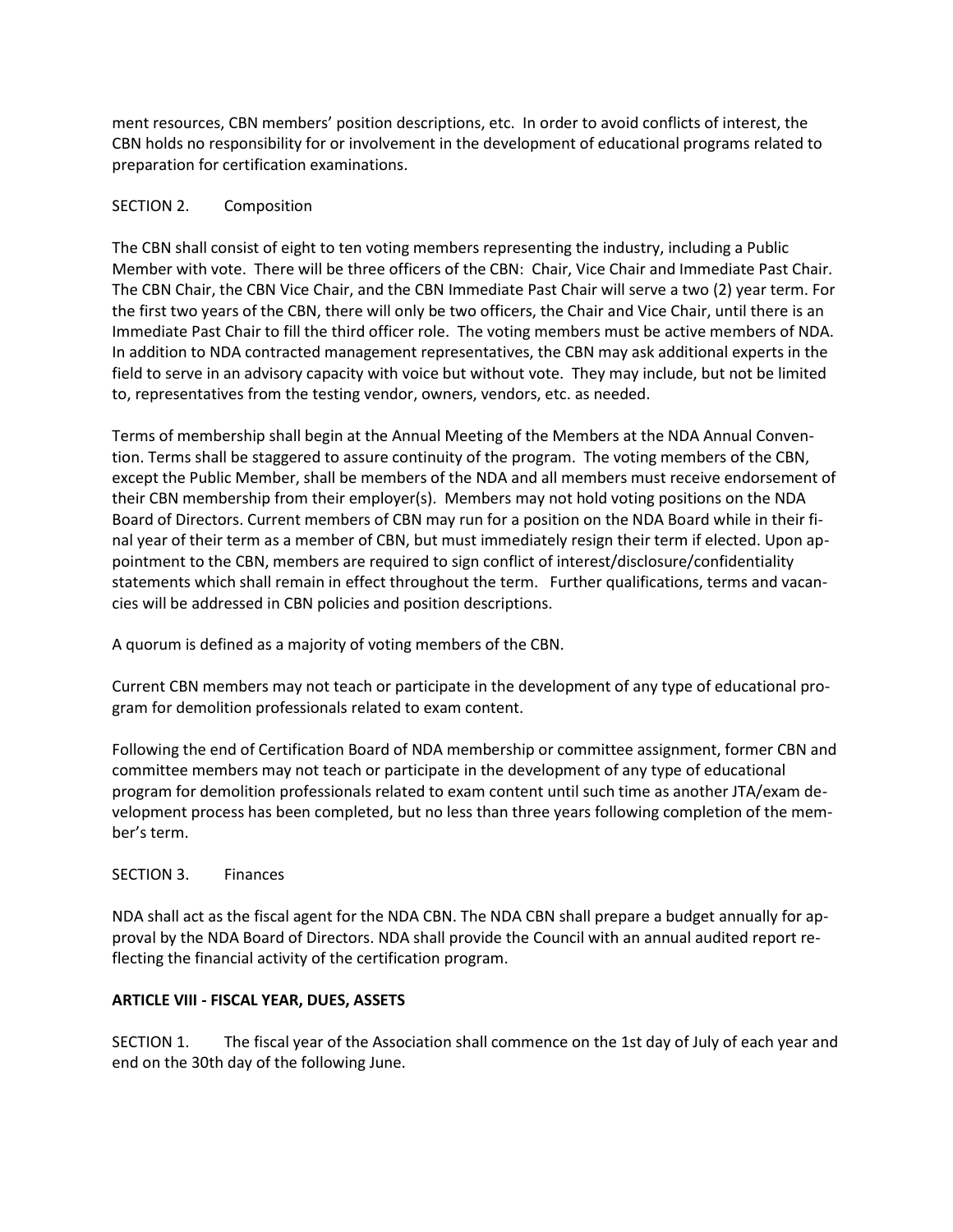SECTION 2. The Annual Dues of Regular Members, Associate Members and International Members shall be determined by the Board of Directors before January 1st of any year. In addition to dues, each Member shall be liable for such Member's pro rata share of any assessment made by the Board of Directors of the Association. Any such assessment shall be in the discretion of the Board of Directors, provided, however, the total assessment against any member during any fiscal year shall not exceed an amount equal to the amount of the Annual Dues prevailing at the time the assessment is made.

SECTION 3. All Assets of the Association are the exclusive property of the Association. Any Member whose membership shall be terminated or who shall be expelled or who resigns as herein provided shall not be entitled to any portion of the monies owing to or in the treasury of the Association.

## **ARTICLE IX – INDEMNIFICATION**

SECTION 1. To the fullest extent permitted under applicable law, the Association shall indemnify any person who was or is a party or is threatened to be made a party to any threatened, pending or completed action, suit or proceeding, whether civil, criminal, administrative or investigative, by reason of the fact that he or she is or was a Director, Officer, employee or agent of the Association or a trustee under any insurance or other plan sponsored by the Association, against expenses (including attorneys' fees) and (except as to an action or suit by or in the right of the Association) judgments, fines and amounts paid in settlement actually and reasonably incurred by such person in connection with such action, suit or proceeding; provided, however, the Association's obligation under this Section shall be limited to the amount of insurance proceeds, if any, which may be received by the Association in respect to the matter to be indemnified hereunder pursuant to any insurance policies which may be obtained by the Association from time to time.

## **ARTICLE X – NOTICES**

SECTION 1. Any Notice required to be given by these Bylaws may be given by mail to the person entitled thereto at the person's address as shown on the Association's records, and such notice shall be deemed to be given at the time of such mailing. It shall be the duty of each Member and Director to notify the Association of the Members and Director's address and of any change thereof.

SECTION 2. Any Notice required to be given may be waived in writing at any time by the person entitled to such notice. Attendance at any meeting shall constitute a waiver of notice of such meeting, except where such attendance is for the express purpose of objecting that the meeting is not lawfully called.

SECTION 3. Without limiting the manner by which notice otherwise may be given effectively, any notice given by the Association under the Bylaws shall be effective if given by a form of electronic transmission at the person's contact information as shown on the Association's records.

## **ARTICLE XI - BYLAWS AMENDMENTS**

These Bylaws may be amended at any meeting of the Members by a majority vote of the Regular Members present at a meeting of the Association, provided that notice of said meeting and a copy of the proposed amendment have been provided to each Member at least thirty (30) days prior to the meeting. When considering an amendment after such notice, the Members may amend or change the proposed amendment within the limits of the notice.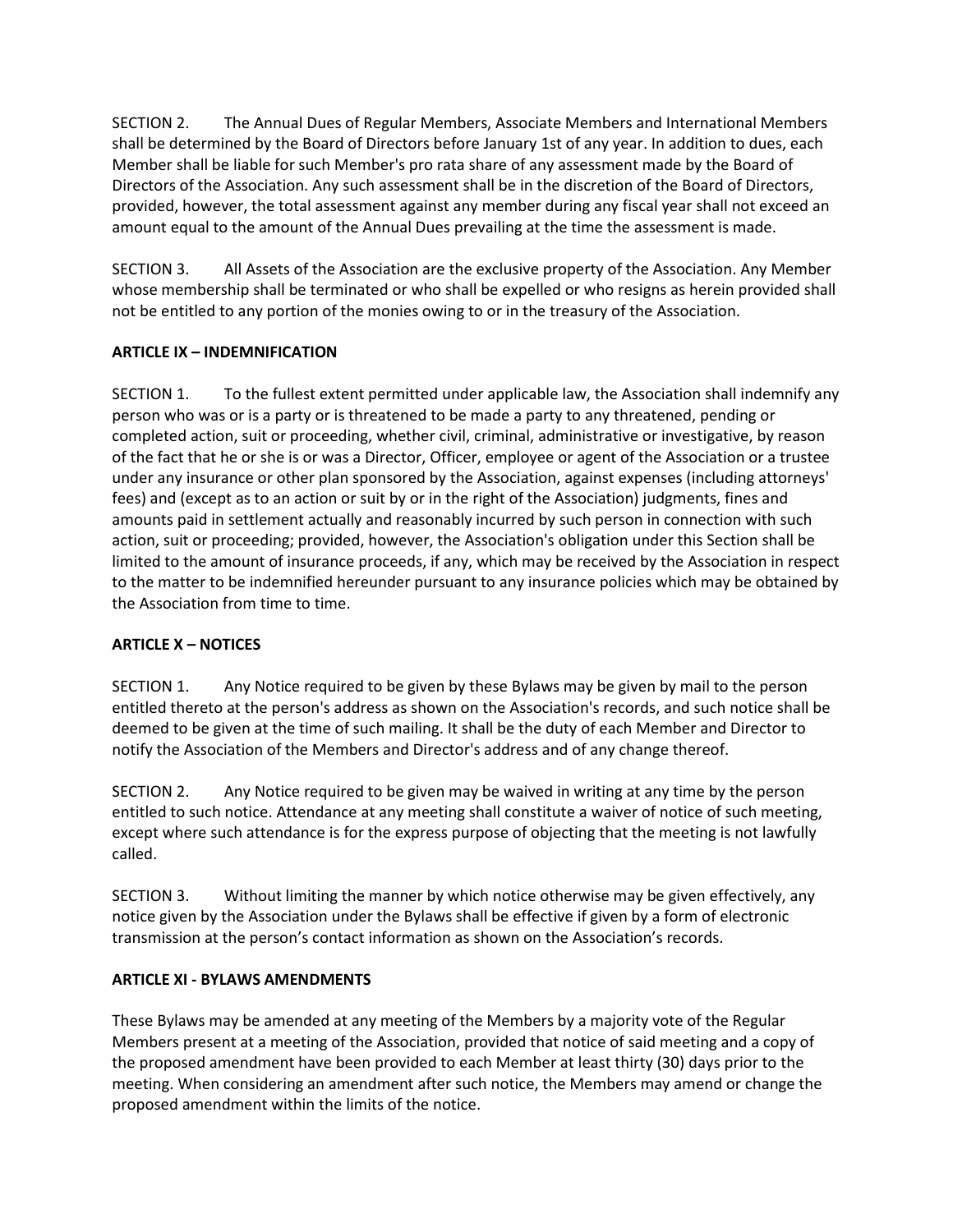#### **ARTICLE XII-CHAPTERS**

The Board of Directors may authorize Chapters of the Association and promulgate such Regulations as it may from time to time deem to be necessary or advisable for the governance of the status of such Chapters. The Chapters shall be non-profit corporations actively engaged in the furthering of the purposes of the Association and the membership of each Chapter shall be composed of Members in good standing of the Association. In no event shall a Chapter member not be a Member in good standing of the Association. Prior to authorization, a chapter must submit its proposed bylaws to the Board of Directors for approval. Such proposed bylaws shall be consistent with the By-Laws of the Association, as may be amended from time to time. Upon approval of the By-laws for a chapter and authorization, such Chapter shall file its Bylaws with the Secretary of the Association.

#### **ARTICLE XIII – MISCELLANEOUS**

SECTION 1. Roberts Rules of Order. The rules in the most recent issue of Roberts Rules of Order shall govern the conduct of all meetings of the members of the Association, when such rules are not in conflict with the Articles of Organization, Bylaws, or any special rules the Association may adopt.

SECTION 2. Construction. Wherever applicable in these Bylaws, the singular and the plural, and the masculine, feminine and neuter shall be freely interchangeable.

*Amendments approved on February 28, 1978: Article V, Section 8; Article VI, Section 1; Article VIII, Sections 1 and 2 were amended and new Article XIII was added.* 

*Amendments approved on March 1, 1983: Article I, Section 3 (subparagraphs b, d, e and f); Article II, Sections 1 (subparagraphs a and b) and 3; Article IV, Section 1 (subparagraph c); Article V, Section 7; Article VI, Section 1; Article VII, Sections 1 (subparagraph a) and 2; Article VIII, Sections 2 and 3 were amended. Article I, Section 3 (subparagraphs h, i and j); Article II, Section 1 (subparagraphs c and d); and Article XIV were added.* 

*Amendments approved on March 19, 1996: Article I, Sections 2 and 3 (subparagraphs i and j); Article II, Section 1 (subparagraph a) and Sections 2 and 4; Article IV, Sections 1, 2 and 4; Article V, Sections 1, 3, 6 and 7; Article VI, Sections 1, 4 and 5; Article VII, Section 1A; Article VIII, Section 2; Article X; and Article XI, Section 1 were amended and new Article XIV, Section 2 was added.* 

*Amendments approved on March 29, 1998: Article II, Section 1; Article VIII, Section 1.* 

*Amendments approved on March 8, 2011: Article I, Sections 2 and 3 (subparagraphs (c) and (j)); Article II, Section 1 (subparagraphs (a), (b) and (c)), Section 2, Section 3, new Section 5 added; Article IV, Sections 1, 2 and 4; Article V, Section 1, new Section 8 added; Article VI, Sections, 2, 3, 4 and 6, new Section 7 added, new Section 8 added; Article VII, Sections 1A, 2 and 3; Article IX, Section 1; Article XI, Section 1, new Section 3 added; Article XIII; Article XIV, new Section 3 added. Revision approved by the Board May 6, 2017.*